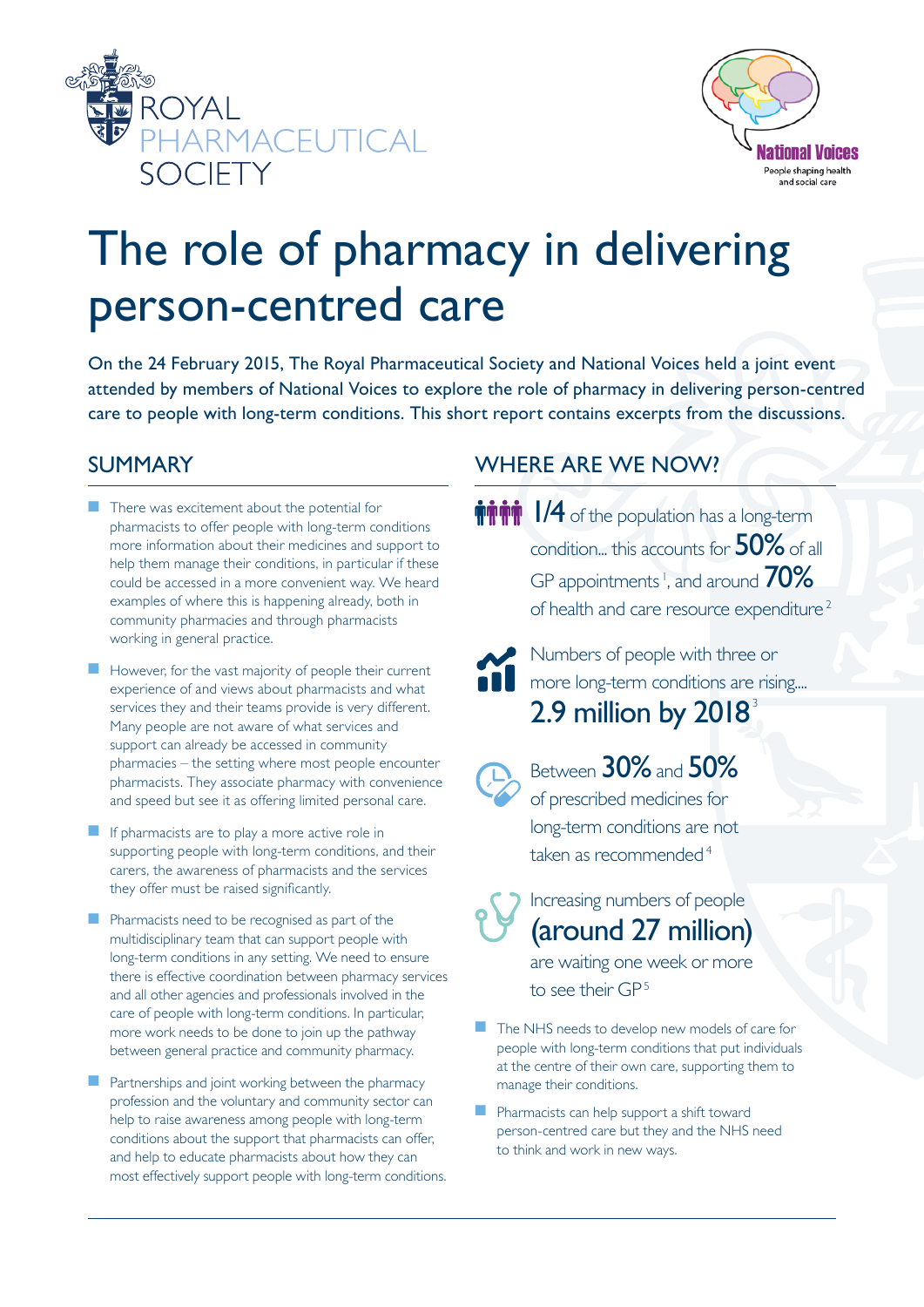# VIEWS AND CURRENT EXPERIENCES OF PHARMACY

What phrases or words come to mind when you think about pharmacy?

#### **Trust**

I trust 100% the pharmacist I see in my GP practice but trust needs to be earned.

## **Commercial**

It feels that there can be a conflict with providing care.

#### **Limited**

I go there to get medicines, what would they know about my condition?

#### **Inconsistent**

Sometimes I see the pharmacist and get help, other times not.

## **Helpful**

They go out of their way to help.

#### **Transactional**

This can be good and bad; I get in and out quickly.

## **Convenient**

I know where it is and they deliver.

## **Too public**

It's not a suitable environment for discussions about my medical condition; consultation rooms are tiny.

#### WHEN DO YOU ACCESS PHARMACISTS FOR SUPPORT AND ADVICE?

"When I need to see someone quickly."

"For common illnesses not specifically related to my long-term condition, coughs, colds, that sort of thing."

"To check that anything I am taking is suitable to take with my current medications."

"Usually out of desperation because I can't get an appointment anywhere else. The pharmacist wouldn't usually be my first choice."

"To support self-management; when I know what to do, I know that I can get the medicine I need, when I need it from the pharmacist."

"I only go if I need a prescription, I don't know what other services pharmacists offer."

## WHAT WOULD STOP YOU FROM VISITING A PHARMACIST?

"The environment in community pharmacies is difficult. Consultation rooms are often too small or used as store rooms as well. It doesn't feel like the right setting for private discussions."

"People aren't conditioned to visit the pharmacist, it would be a big culture change."

"There are perceptions that pharmacists maybe aren't as good as GPs."

"I have a specialist condition what would the pharmacist know about that condition?"

# WHERE COULD PHARMACISTS PLAY A GREATER ROLE IN SUPPORTING PEOPLE WITH LONG-TERM CONDITIONS?

MEDICATION REVIEWS, especially for people with more than one long-term condition, are essential and should be happening but in many cases are not. Pharmacists could link up with GPs to ensure first that they do happen and second that they are coordinated. Where pharmacists have access to patients' notes and are communicating with the GP, the pharmacist could undertake the medication review.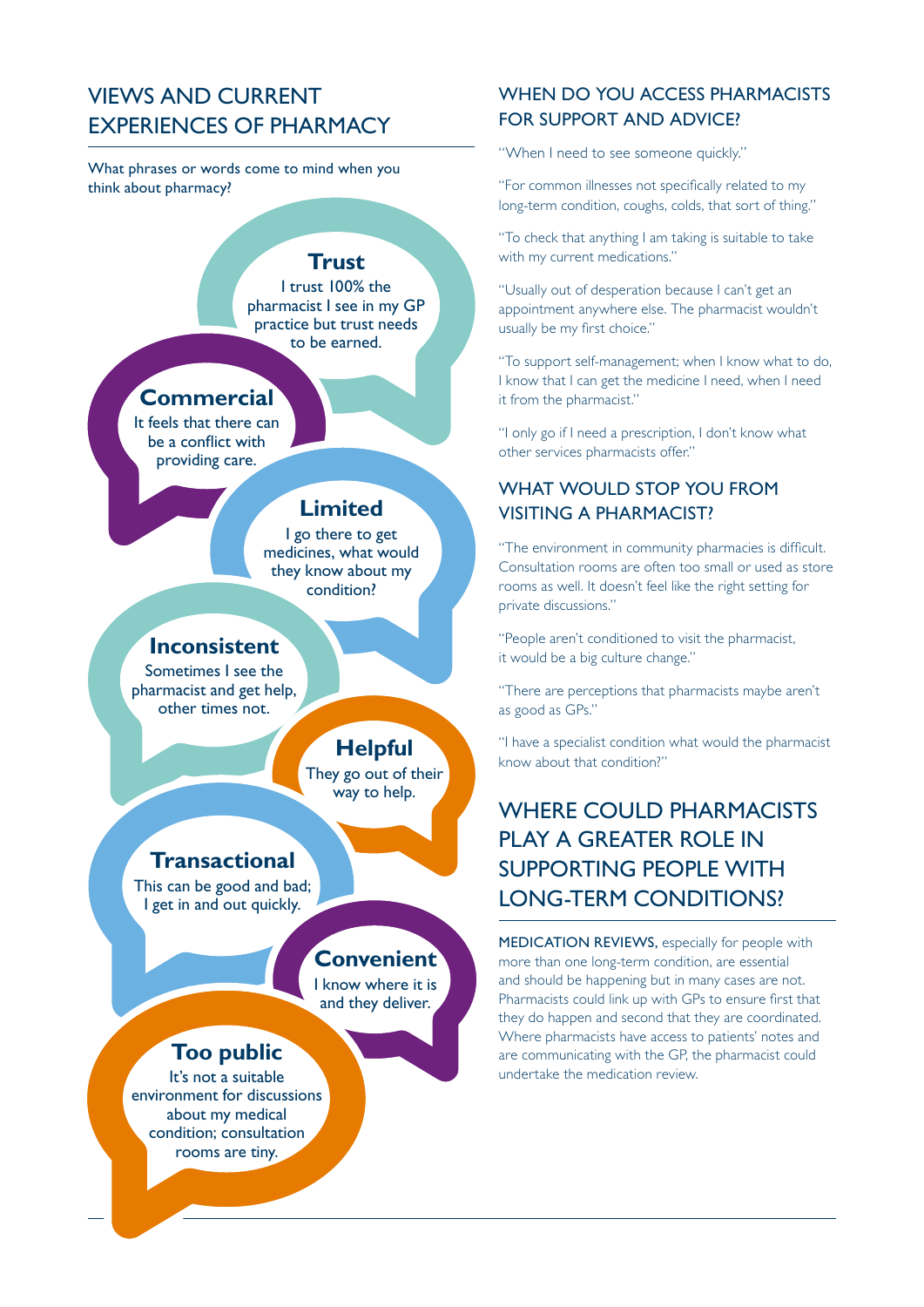Community pharmacist MEDICINES USE REVIEWS need to be advertised more to patients and carers, many people are missing out on the service because they are not aware that it is available. Pharmacists could extend medicines use reviews to a wider range of people with long-term conditions.

Help with **DISCHARGE MEDICINES** when people leave hospital. Changes to medicines can be confusing and communication between primary and secondary care can be problematic. Pharmacists could help with the coordination of care, and support people to understand the changes to their medicines and review how they are going.

Pharmacists' roles in helping with side effects, medicines issues and self-management are understood but their role in helping **SYMPTOM CONTROL** is underdeveloped.

BROADER SUPPORT FOR PHYSICAL AND MENTAL WELLBEING as a public health service delivered through community pharmacies.

INHALER TECHNIQUE SUPPORT should already be available but often isn't proactively offered. For other conditions, support around how best to administer medicines, including use of medical devices, could also be provided by pharmacists.

Actively support HEALTH LITERACY so that people are more able to self-manage their conditions.

HOME VISITING service so that people unable to get out can have support from the pharmacy team.

SIGNPOSTING people to local and national patient groups, as well as other sources of further help and assistance in their community.

# WHAT CAN WE DO TO MAKE THIS HAPPEN?

#### RAISE AWARENESS ABOUT SERVICES THAT PHARMACIES AND PHARMACISTS PROVIDE

There was much enthusiasm for some of the innovative support already offered in a few places. However, even for the services that should be widely accessible to people with long-term conditions, there was limited awareness of their availability. It is clear that pharmacists need to be more proactive in informing people about the services they offer and how they could benefit people with long-term conditions. There is a big opportunity for pharmacists but they need to engage much more with people and offer their help proactively.

"I don't think that people know what Medicines Use Reviews or the New Medicines Service are, or that they can have one free of charge."

 "I work in policy for a charity whose members all have a long-term condition, and if I don't know about these services . . ."

#### JOIN UP THE PATHWAY

Pharmacists need to be recognised as part of the multidisciplinary team that can support people with long-term conditions in any setting. We need to ensure that there is effective coordination between pharmacy services and all other agencies and professionals involved in the care of people with long-term conditions.

The benefit of any service or support that pharmacists can offer would be significantly improved if the pathway between community pharmacy and general practice was more joined up, for example by sharing of patient records and explicitly including pharmacy in care planning. This would enable coordination of support and facilitate effective multidisciplinary working with the person in the centre.

Enabling pharmacists to refer directly to specialists where appropriate could also help to ensure that people have quicker access to the service that can best meet their needs, rather than having to make further GP appointments to get a referral. It is important to recognise that people with long-term conditions are not currently aware of the full range of ways that pharmacists can support them. Raising this awareness will need to be the starting point for changing behaviour, with triggers that prompt people to consider seeking help from their pharmacist.

"I saw a poster in my surgery that listed the conditions that GPs don't look after and told people to go to their local pharmacy instead."

#### MORE JOINT WORKING WITH THE VOLUNTARY AND COMMUNITY SECTOR

Forming partnerships and working with the voluntary and community sector will enable pharmacists and their teams to increase recognition of the valuable contribution they can make to the care and support of people with long-term conditions and their carers. Patient and carer groups can play a role in training and building pharmacists' knowledge, skills and confidence in working with people with long-term conditions across a range of settings. There are also opportunities to partner together for specific initiatives or awareness raising campaigns.